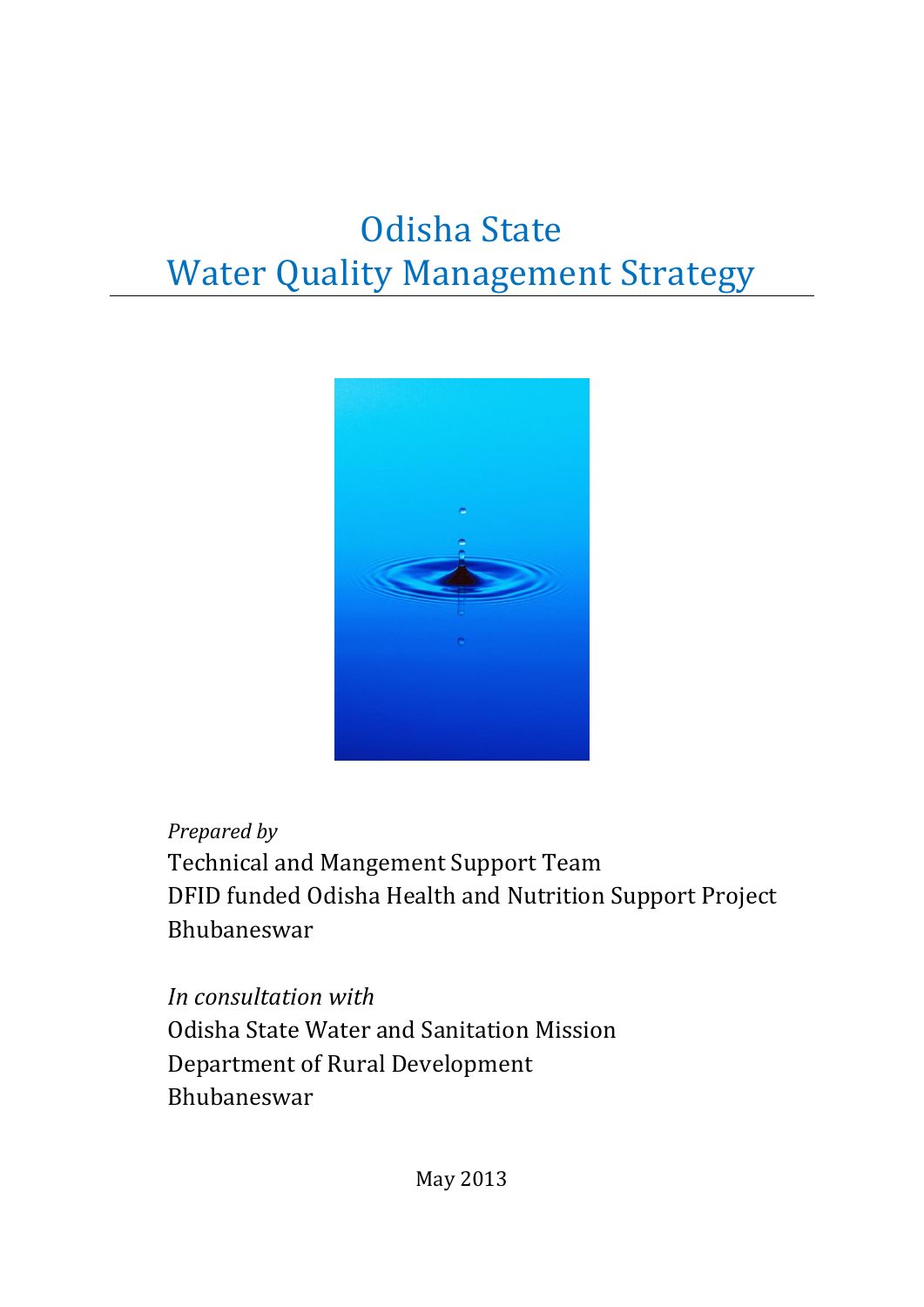## **Table of Contents**

| 1.1 |  |  |
|-----|--|--|
| 1.2 |  |  |
|     |  |  |
| 2.1 |  |  |
|     |  |  |
| 3.1 |  |  |
| 3.2 |  |  |
|     |  |  |
| 4.1 |  |  |
| 4.2 |  |  |
|     |  |  |
|     |  |  |
|     |  |  |
| 8.  |  |  |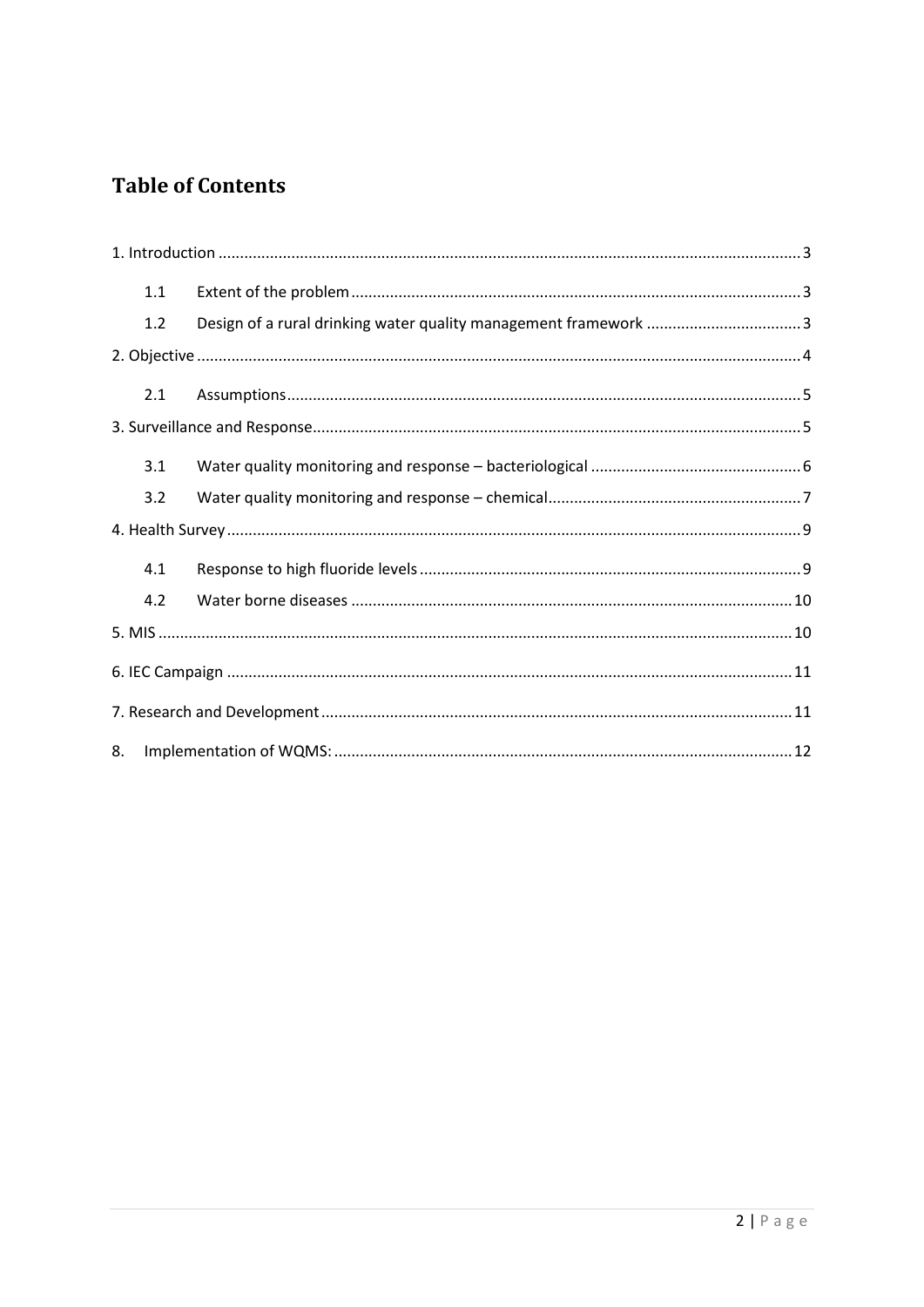# Odisha State Water Quality Management Strategy

## <span id="page-2-0"></span>**1. Introduction**

#### <span id="page-2-1"></span>**1.1 Extent of the problem**

All states of India face quality problems, to varying degrees, in both surface and ground water where use is to be made as a source of drinking water supply. Whereas chemical contamination of ground and surface water can be naturally occurring or man-made, bacteriological contamination is largely due to poor sanitation practices in the vicinity of the source. Odisha faces chemical quality problems from fluoride, nitrate, total dissolved solids (TDS) and iron together with contamination from faecal coliforms. Of these all can have health impact on users, depending on concentrations, with iron only giving a measure of unacceptability in use (affects washing, cooking, etc). The state provides testing laboratories in support of its drive to eliminate quality problems and has prepared this strategy document to define what actions at Gram Panchayat level can become standard practice to advise communities where chemical contamination is present in a source and to introduce simple and robust mechanisms at local level to eradicate bacteriological contamination and mitigate impacts.

Clearly the parallel drive of both National and State governments to ensure all Gram Panchayats become Open Defecation Free at the earliest date, will provide a massive support to the complete removal of bacteriological contamination of drinking water sources. Improved drainage, good household storage methods and better personal hygiene will also need to be addressed by Gram Panchayats to ensure that drinking water retains its purity between source and stomach.

#### <span id="page-2-2"></span>**1.2 Design of a rural drinking water quality management framework**

The heart of a rural drinking water quality management framework requires the articulation of two main components as described below. The efficiency of such a framework will critically depend on the effective interaction between all its constituting sub-components. The proposed strategy will thus be successful provided that all the following subcomponents are enforced simultaneously and properly interconnected.

#### **I – Monitoring & Surveillance**

- (i) Water quality monitoring decentralized at the lowest accountable level
- (ii) Health survey with a focus on water borne diseases and fluorosis
- (iii) Consolidation in a unified management information system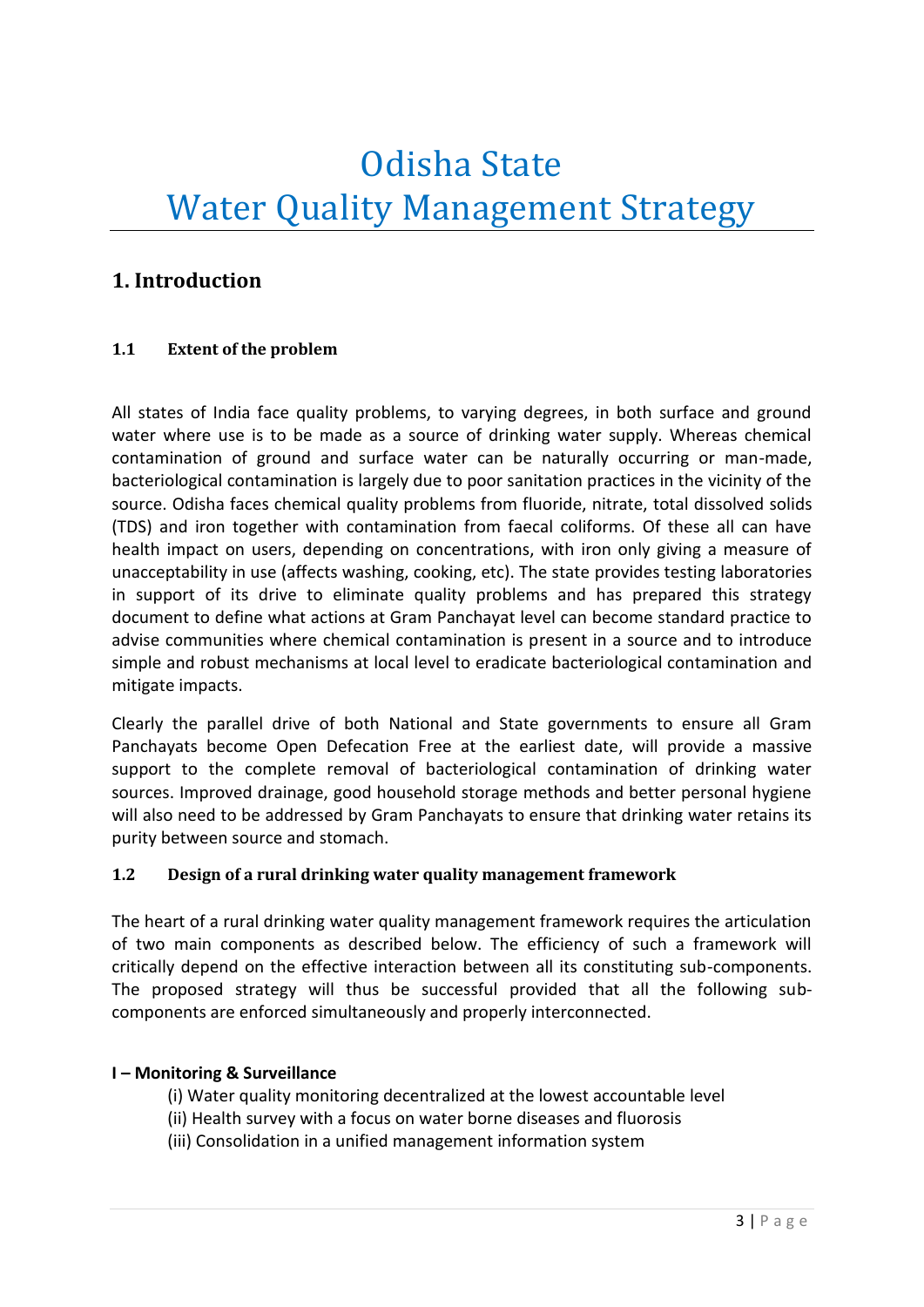#### **II - Response capacity**

(i) Sanitary Survey for risk assessment and appropriate response approach tailored to local conditions

(ii) Immediate remedial measures with appropriate mix of preventive and corrective actions

Enforcing the framework as described above, is equivalent to commissioning a rural water quality management system. Strengthening the existing system and developing it further will imply some upfront efforts. These efforts will have to be sustained until the system runs smoothly on a routine basis across the whole State and has become an integral part of the rural water supply and sanitation services delivery system. Additional anticipated areas of actions are:

#### **I – Monitoring & Surveillance**

(i) Drinking water sources quality baseline

(ii) Capacity building programme for SEMs and other Front Line Workers (FLWs) (Sanjog Partners)

(iii) Development of a computerized WQ Management Information System which can be linked with IMIS.

#### **II - Response capacity**

(i) IEC about water quality and health impact and mitigation measures

(ii) Research and Development

As this approach requires intensive and sustained inputs, GoO will support piloting this approach in the Blocks chosen for implementing the proposed Benchmark Model Gram Panchayats and documenting the experiences over a period of one year after implementation. During the implementation it is expected that implementation strategy will be refined. Once successfully implemented, it will be taken up for statewide application.

### <span id="page-3-0"></span>**2. Objective**

The objective underpinning this strategy is to ensure sustained supply of safe water to rural communities by bringing the various players into a robust yet simple framework so as to optimize on the many tasks to be covered while ensuring safe quality of drinking water.

The short-term objective will focus initially on improvements on the health front, as it will constitute an immediate way to benchmark the effectiveness of the proposed improved rural DWQM system, both in term of reducing numbers of sources affected by bacteriological contamination and identification of chemically contaminated sources and appropriate mitigation measures. The ultimate objective is to create an enabling environment wherein the rural residents are able to manage their water supply installation and have access to safe drinking water conforming to the Bureau of Indian Standards (BIS) specification on Drinking Water Quality (IS: 10500 – 2012) throughout the year at an affordable price.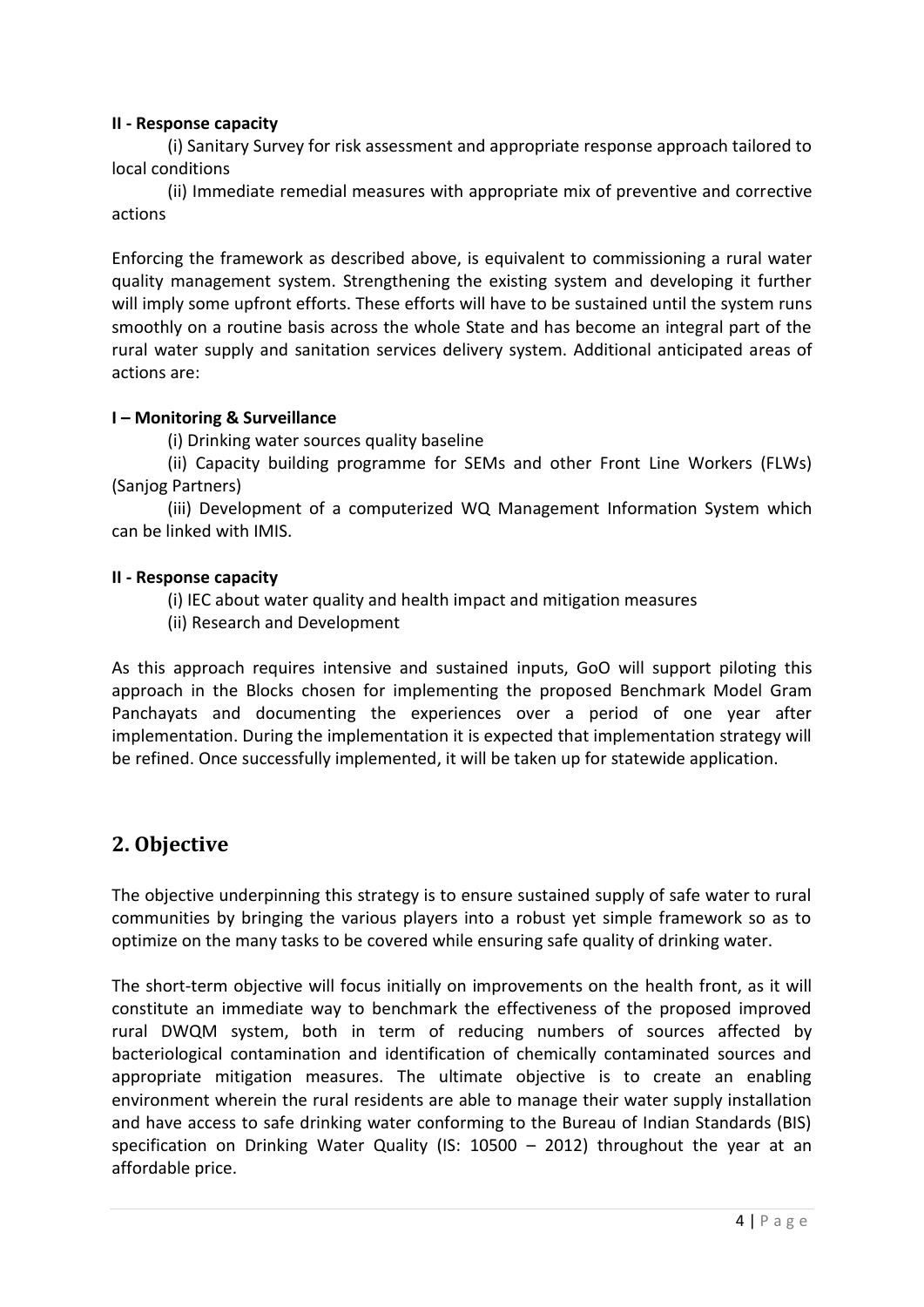#### <span id="page-4-0"></span>**2.1 Assumptions**

The development of a rural DWQM framework is based on the following assumptions.

Creating awareness about water quality issues, associated adverse health effects, and possible preventive measures among rural communities will certainly go a long way towards minimizing adverse health effects and ensuring improved degree of safety to the drinking water. Nevertheless, given the importance of this subject (direct impact on health, irreversible in the case of chemical pollution with fluoride) and at the same time, its technicality (especially for chemical contamination), rural communities and Gram Panchayats, even when empowered to undertake their own measures to monitor their water quality and remedial actions on a regular basis, cannot be left alone to tackle the issue.

The baseline for developing the proposed rural DWQM framework is thus that, although communities and GPs will be ultimately responsible for the quality of the drinking water delivered by any rural water supply infrastructure in place within their jurisdiction (quality control), they should be given access to information and provided with adequate back up for undertaking any remedial measure. In addition, the higher governmental levels (that is, Chief Engineer responsible for Water Quality) will retain surveillance and risk management functions which should be triggered in case of specific hot spots.

### <span id="page-4-1"></span>**3. Surveillance and Response**

Effective surveillance is the backbone of any risk assessment and risk management system. The framework sub-components consist of water quality monitoring and response decentralized at the lowest accountable level. This requires to be linked with health survey with a focus on identification of water borne diseases and fluorosis that are then consolidated within a unified Management Information System and used to indicate impacts over time.

The Uniform Water Quality Monitoring Protocol was first notified in the year 2005 by the Ministry of Water Resources following the provisions under the Environment (Protection) Act, 1986. As this protocol was focused more on pollution aspects of water bodies, a need was felt for evolving a protocol for drinking water. Hence, a Uniform Drinking Water Quality Monitoring Protocol was issued by the Ministry of Drinking Water and Sanitation, Government of India, in February 2013. In view of the increasing importance of ensuring drinking water quality in the face of increased pollution and contamination challenges across the country, the Government of India has earmarked 3% of the State allocation under National Rural Drinking Water Programme (NRDWP) for Water Quality Monitoring and Surveillance. The funds are meant for setting up and or upgrading water quality testing facilities, conduct regular quality tests of samples from drinking water sources, field testing kits (FTK), GPS, and support response measures for addressing remedial or alternative arrangements for drinking water problem areas. The Protocol provides guidance on aspects like minimum infrastructure required, personpower, instrumentation, chemical, glassware at laboratories, sampling and testing procedures, etc.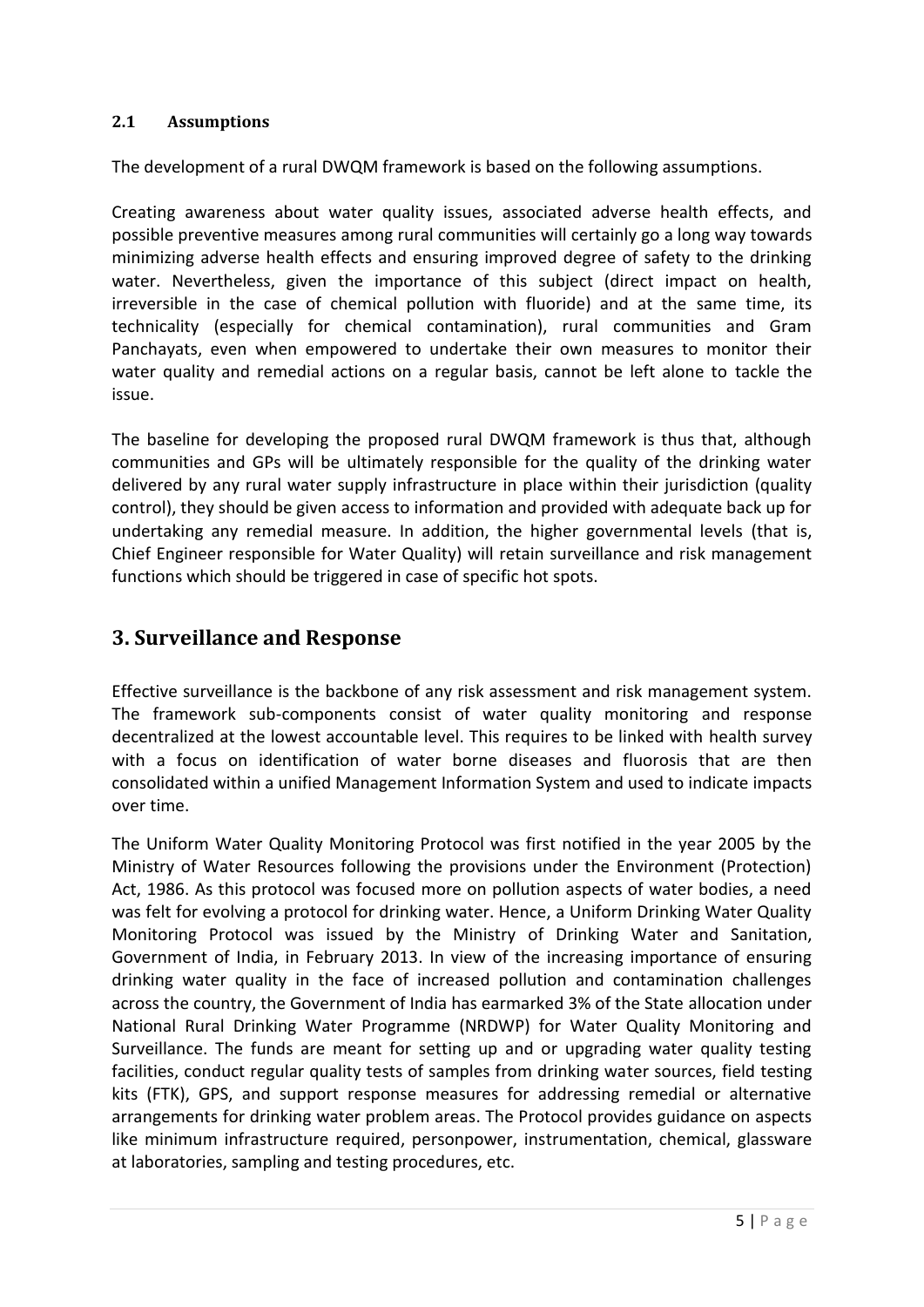At the village level, the lowest accountable person is the SEM, who is responsible for testing the chemical parameters using Field Testing Kits (FTK). In case of bacteriological contamination and water borne diseases, it is required to link up with the Health Department.

#### <span id="page-5-0"></span>**3.1 Water quality monitoring and response – bacteriological**

#### *Role of SEM*

At Gram Panchayat level, Self-employed mechanics (SEMs) provide an existing service to communities by looking after spot sources within a GP. SEMs will become the backbone of the monitoring and response to bacteriological quality at grass roots level.

#### *H2S testing as indicator*

Given additional capacity building and in recognition of the currently proposed restructuring of SEM remuneration, it is proposed that SEMs will take water samples in  $H_2S$  vials of all sources in their jurisdiction, at least twice a year, depositing them for maintenance at normal room temperature at Block Office, under JE (2).

#### *Testing procedure and response*

All results will be shared with EE at Division and fed quickly to GP (VHSC) and SEM. Pass results will be notified to users by SEM, by painting sources appropriately. Fail results will initiate a series of actions, as follows:

- a) First the SEM will take a new sample that will be sent rapidly to District / Divisional Laboratory for full MPN testing to confirm bacteriological contamination that has been indicated by H2S test.
- b) If the laboratory test indicates no bacteriological contamination SEM will be advised and he will inform community.
- c) If test indicates bacteriological contamination, SEM will be advised to carry out a Sanitary Survey of the failed source. The marking and results of this survey will be shared with EE and SEM will be advised what response should be taken (chlorination, removal of contamination at source, rehabilitation of source, abandonment of source, etc). SEM will advise community to stop using source for drinking water. {NOTE: it may be that community agrees to take its own action (boiling, chlorination) and continue using this source, until response is completed}.
- d) After response action(s), SEM will take  $H_2S$  sample for testing through normal route.
- e) Once a Pass response for this source reaches SEM, community will be advised to reuse source for drinking water.

#### *Support actions required*

Considering that between 1000 and 1500 sources may be operating in a Block, it will be necessary that:

- a) SEMs are capacity built to carry out sampling (surveillance) and response activities.
- b) Capacity is made at Block Office for receiving and processing all  $H_2S$  samples from all Block sources and for maintaining proper paper records.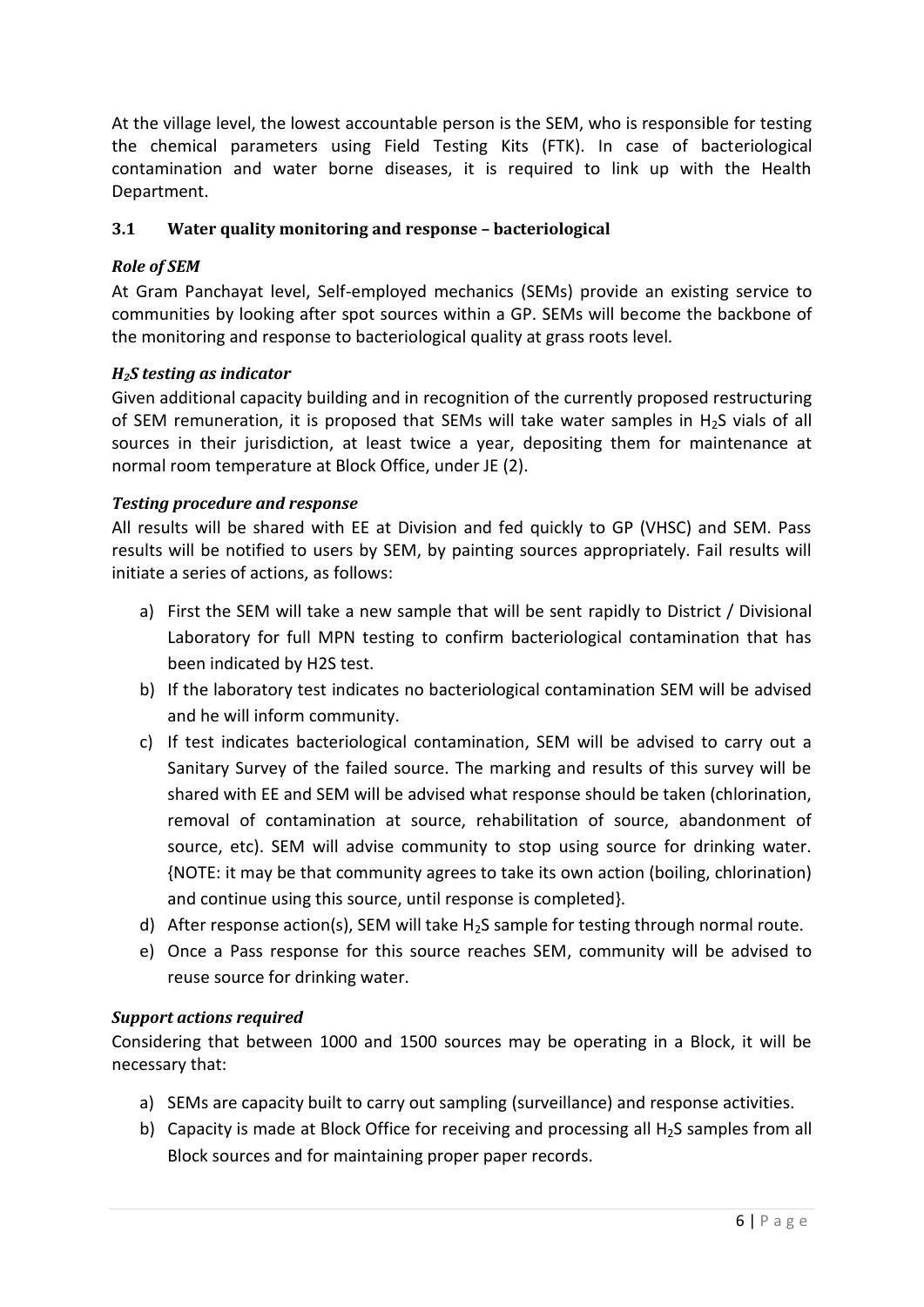- c) A mechanism is established for passing samples of failed sources quickly to District/Divisional Laboratory for MPN testing.
- d) Management and equipment is made available to meet MPN testing needs generated from Blocks within the district (it may be decided to create additional MPN testing facilities at sub-divisional level to cope with samples generated).
- e) Paper formats required for this framework are prepared and tested for adequacy.

#### *Long term testing*

Once the majority of sources are free of bacteriological contamination on a regular basis and for a minimum of 6 months, the frequency of testing may be reduced from monthly to quarterly and eventually to pre and post monsoon at the discretion of the EE.

#### *Open Dug wells*

Open and sanitary dug well sources of drinking water are special cases where water quality is constantly at risk from contamination from a surface point or through percolation of contamination. It is therefore necessary in the case of open or sanitary dug wells that a regular system of surveillance is implemented by SEMs, as directed by EE, using  $H_2S$  vials in the process established for RWSS sources. This will identify any dug well that is not receiving adequate chlorination. Feedback of test results should go to MO and Health Dept. as well as the VHSC and EE. Regular monitoring of residual chlorine levels that will indicate how often chlorination may be necessary should be carried out by Health Dept. nominees. Provision of testing equipment (chloroscope) and chlorine dosing liquid or powder shall be determined by Health Dept. and appropriate training given.

#### <span id="page-6-0"></span>**3.2 Water quality monitoring and response – chemical**

#### *15 parameter annual test*

It is normal national standard to have an inventory of 15 physico-chemical parameters of all drinking water sources. Unlike bacteriological quality, which tends to change over time and with season, chemical quality remains more stable, although trends of change may be noted over a long time frame and sometimes seasonally. It is therefore more practical to invest in a longer period between tests of all 15 parameters. The tests are done by the District and sub-divisional Laboratories on a regular basis; bacteriological analysis is done twice a year while chemical analysis is done once a year. As per GoI protocol, each laboratory shall carry out 3000 samples per year.

It is therefore proposed that an annual rolling test of the full 15 parameters is targeted for every source, which will be entered in the state MIS and monitored for change and to identify at risk areas for contaminants such as fluoride. These will be mapped to produce visible data for GPs within at risk areas so that mitigation measures, such as diet change, can be justified and given through DWSMs to VHSCs and to PHCs. In fluoride affected areas this can have a major impact on the severity of fluorosis. RWSS will coordinate and distribute all mitigation information to GPs, taking the help of organisations such as UNICEF.

#### *GPS location*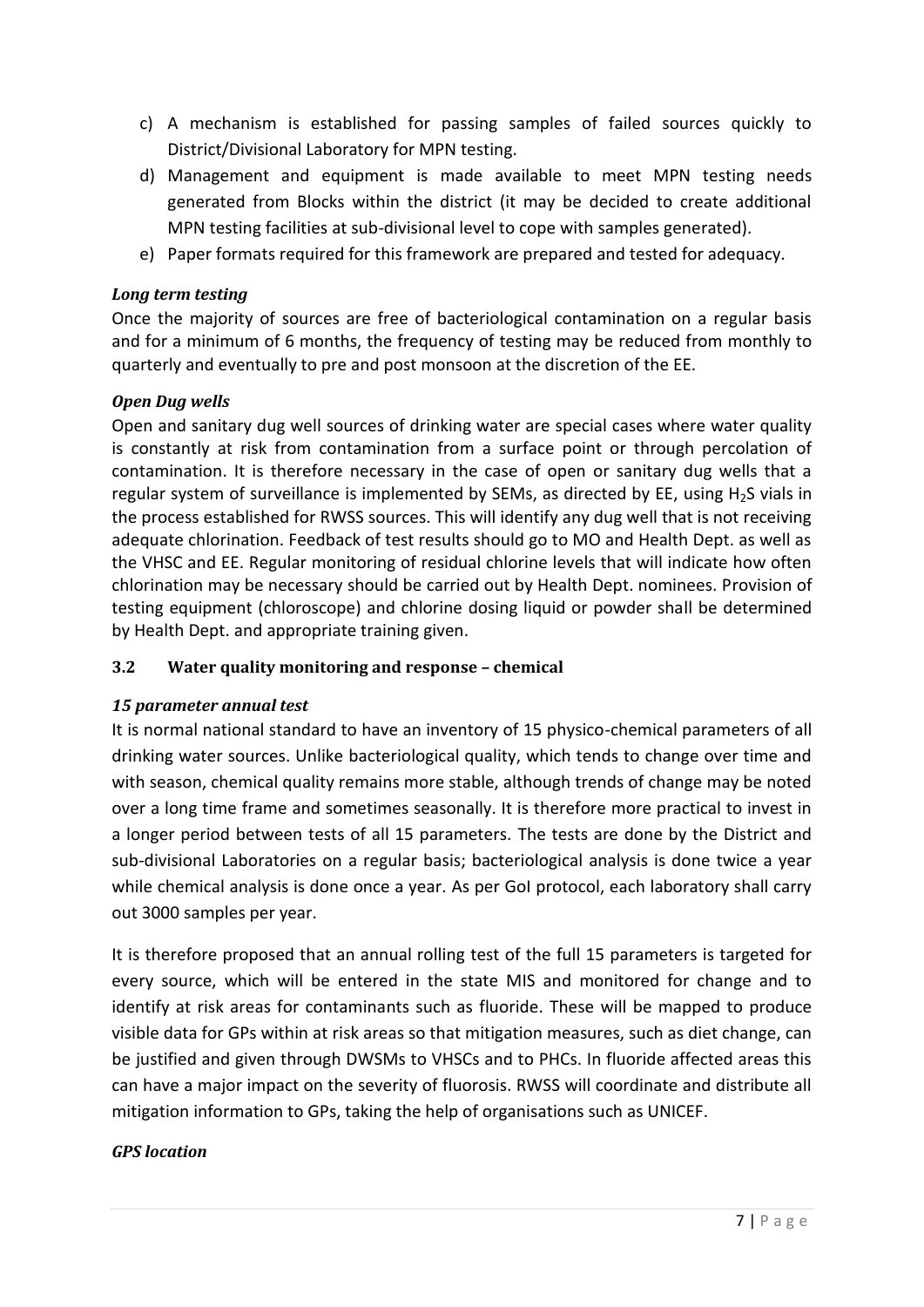At the time that a sample is first taken for a source it is required that a GPS location for the source is taken and recorded along with the basic data for the source. This is to ensure that repeat testing or checking of a source is facilitated and mapping is supported. From then on the source becomes unique through its GPS location. Appropriate training will be given to SEMs on use of GPS and EEs will be responsible for issue and inventory of GPS loggers. This logging procedure will also facilitate better and more responsive O&M of sources.

#### *Sampling procedure*

It is essential for each Division to draw up a yearly plan of action for collection of water samples from various sources for testing at the laboratories. SEMs will be advised by EE through his team of a schedule of source sampling dates in his area of responsibility. Test location will be specified and a decision taken by EE whether it is considered necessary to appoint external testing companies to augment the RWSS laboratory capability whilst ensuring the target of a rolling 100% of sources are tested every year. Laboratories will be trained and provided computer equipment and software to enable a central database of chemical test information to be generated

#### *Quality assurance*

Random testing of a sample of sources at any location will be planned and undertaken by State Laboratory to assess and report to CE, SE and EE on system quality. A survey may be carried out, and appropriate human resource deployed to handle the workload.

#### *Digital information system*

It should therefore be possible to quickly develop a sound digital information system with spatial output for all parameters tested. Where this has a health impact, and particularly for fluoride affected areas, this information is paramount and should be disseminated to GP level with appropriate household information leaflets at the earliest time.

#### *Advising community*

It is also necessary that communities have a simple way of knowing that a particular source delivers water, with say, fluoride or nitrate at more than normal levels so that appropriate action can be taken by the users in their day to day life. This can be done simply by painting the source with a particular colour, because the numbers of chemical parameters that have social as opposed to health impacts are small. Colours must also be used to show sources providing health affecting water. The following are suggested and will be applied using stencils with a distinctive shape at a location clearly visible to users:

- Fluoride above normal level blue paint marks
- Iron above normal level brown paint marks
- TDS above normal levels vellow paint marks
- Nitrate above normal levels green paint marks
- 
- Bacteriologically contaminated source red paint marks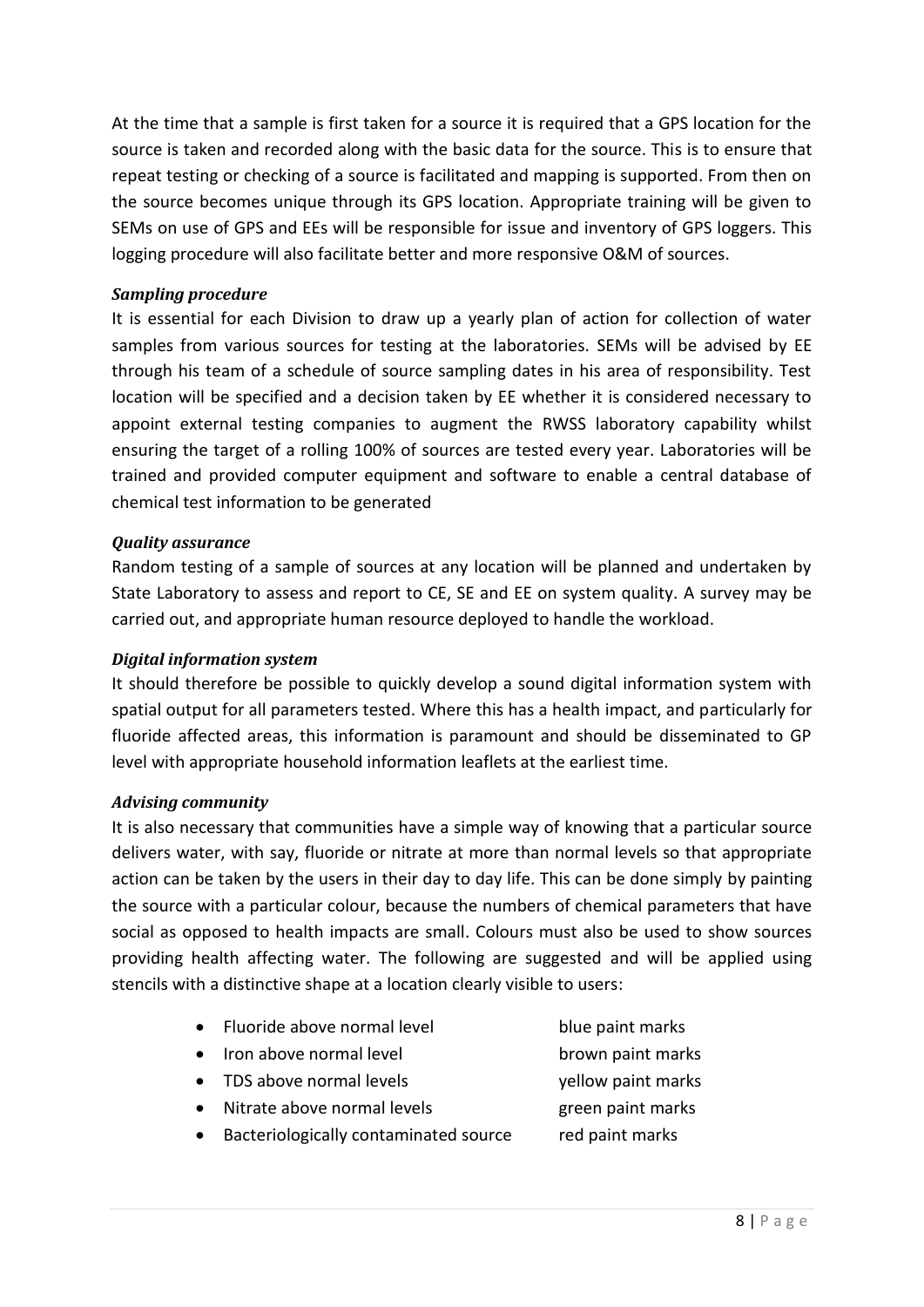In case all the above contaminants are above normal levels, then the above paint marks may also be painted with one particular colour to indicate that the source is not fit for consumption.

Further, once a particular contaminant is below normal levels, or removed in the case of bacteriological contamination, black paint will be used to cover the earlier colour. The colour system will be finalised by CE RWSS and painting instructions and advice issued to all appropriate persons.

A suitable set of paper formats for recording and disseminating test results shall be developed.

## <span id="page-8-0"></span>**4. Health Survey**

#### <span id="page-8-1"></span>**4.1 Response to high fluoride levels**

Sources having higher than normal (1.5 ppm) levels of fluoride are dangerous to users. If at all possible alternative sources should be located for affected villages, including piped water supply from outside the village as an option. Dilution can be an alternative to lower fluoride levels in a source by adopting recharge methods during the rainy season. High fluoride level sources must be given highest priority by RWSS for resolution. Mapping of at risk areas should be the first priority from test results and by ongoing testing as levels may well be increasing with time. EEs in any at risk area should reconsider test intervals in order to quickly identify new sources with excess fluoride.

EEs in conjunction with MO in at risk areas should set up a special joint task force, involving Sarpanch, ANM, ASHA from affected GPs to implement mitigation measures, including the following:

#### *Diet change*

Diet change is advised because users are often also exposed to high levels of fluoride in locally irrigated crops. More green vegetables, stopping of drinking black tea and developing a habit of drinking milk all help mitigate fluoride affects. Toothpaste can also be a source of more fluoride entering the body. Therefore it is essential in at risk areas that appropriate information is provided to all users.

#### *Dental Fluorosis*

Fluorosis usually appears first in a community as dental fluorosis in the teeth of children. Therefore in all fluoride risk areas a regular dental fluorosis check will be implemented at schools. Sarpanches, supported by Education Dept. should ensure teachers do at least annual dental fluorosis checks of their students and return data to MO, using appropriate paper formats. These data should also be entered in the WQM MIS.

#### *Skeletal fluorosis*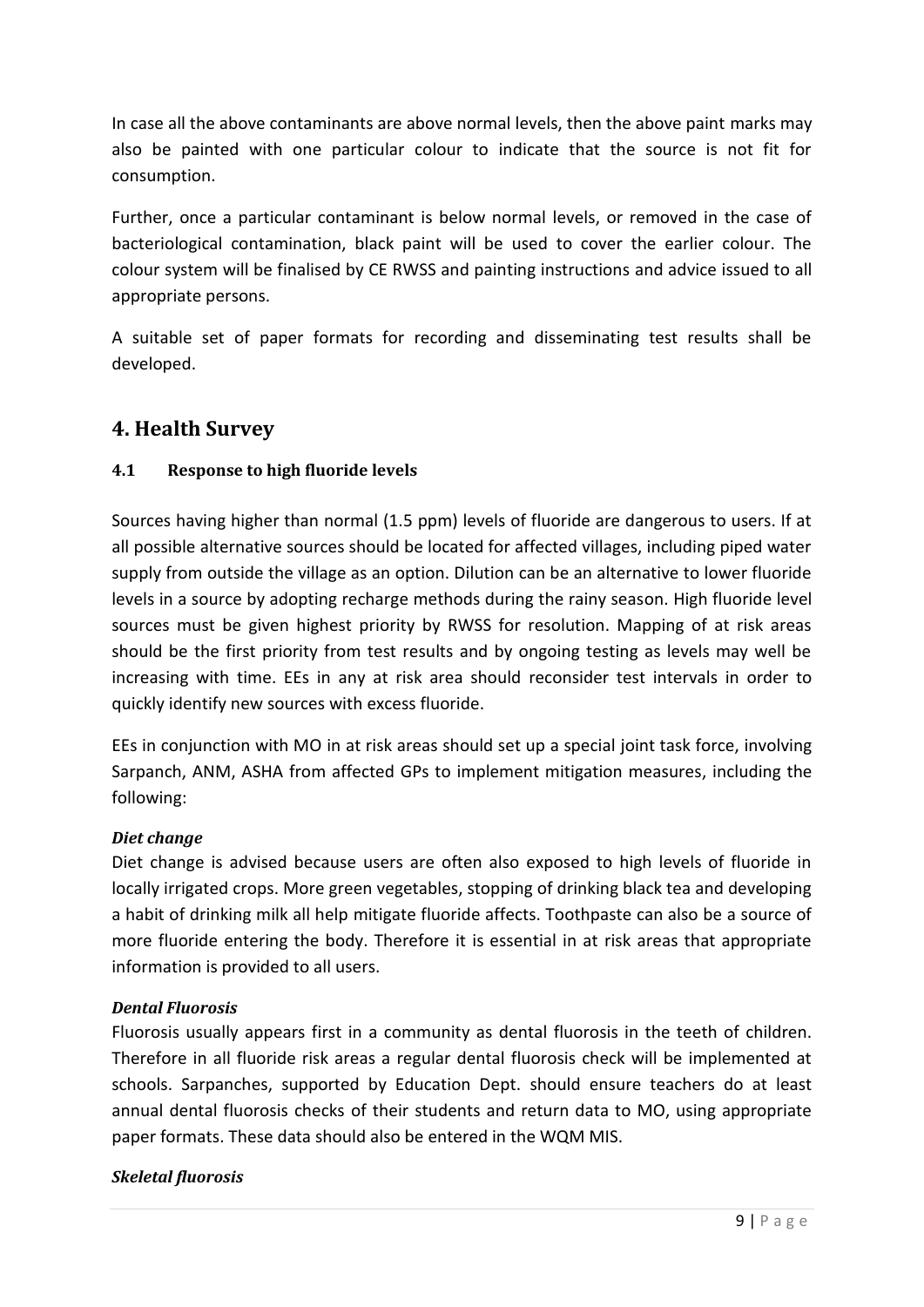Skeletal fluorosis is an indicator that high levels of fluoride have entered the body and the disease is irreversible. Immediate action is necessary in any village with skeletal fluorosis patients to limit further damage to the population. Incidence should be recorded at PHC level and fed into both Health and WQM MIS. In addition, the affected habitations should also have notices displayed about the contaminants under IEC activity.

#### *Non-skeletal fluorosis*

This is a further manifestation of fluoride poisoning but is extremely hard for doctors to diagnose. It is also reversible. Doctors in at risk areas will be advised to be aware of this form of fluorosis. Data giving incidence of NS Fluorosis should similarly be entered into Health and WQM MIS via PHC.

#### <span id="page-9-0"></span>**4.2 Water borne diseases**

Diseases caused by bacteria, viruses and parasites come from numerous sources in a community, not only from water. Personal and food hygiene also have a tremendous influence on the health of individuals. However, faecal contamination of drinking water, largely through bad sanitation cause water borne diseases to be a clear indicator of the state of a particular village – either in the state of its water supply or the state of its own sanitary practices, or both. The two go hand in hand. Water supply and sanitation are subjects that RWSS has a responsibility to provide support services to communities.

As the strategies defined in this document take hold and have impact across the state the incidence of water borne disease should drop. Hence it is essential to know what is happening to the population in respect of the numbers being affected by water borne diseases.

WB Disease data need to be correlated alongside the water supply surveillance data to determine the relationship and show the results. Assuming that the drive for cleaner villages linked to the removal of open defecation begins to be accepted by the population at large, then the combined effect of better quality water and better sanitation will manifest itself clearly in the WB disease data.

It is therefore intended to collect WB disease data, along with specific data concerning fluorosis from ANM in each village, taking the current weekly disease data that is sent normally to be included in District MIS for Health Dept. It would be beneficial for these data to be disaggregated to habitation level for matching with water quality at that level.

## <span id="page-9-1"></span>**5. MIS**

At present water quality and health records are scattered and difficult to access. It is therefore necessary to establish a Management Information System (MIS) integrating water quality, health (water borne diseases and fluorosis), to facilitate objective analysis of data leading to informed decision making for various interventions both at the state and district level.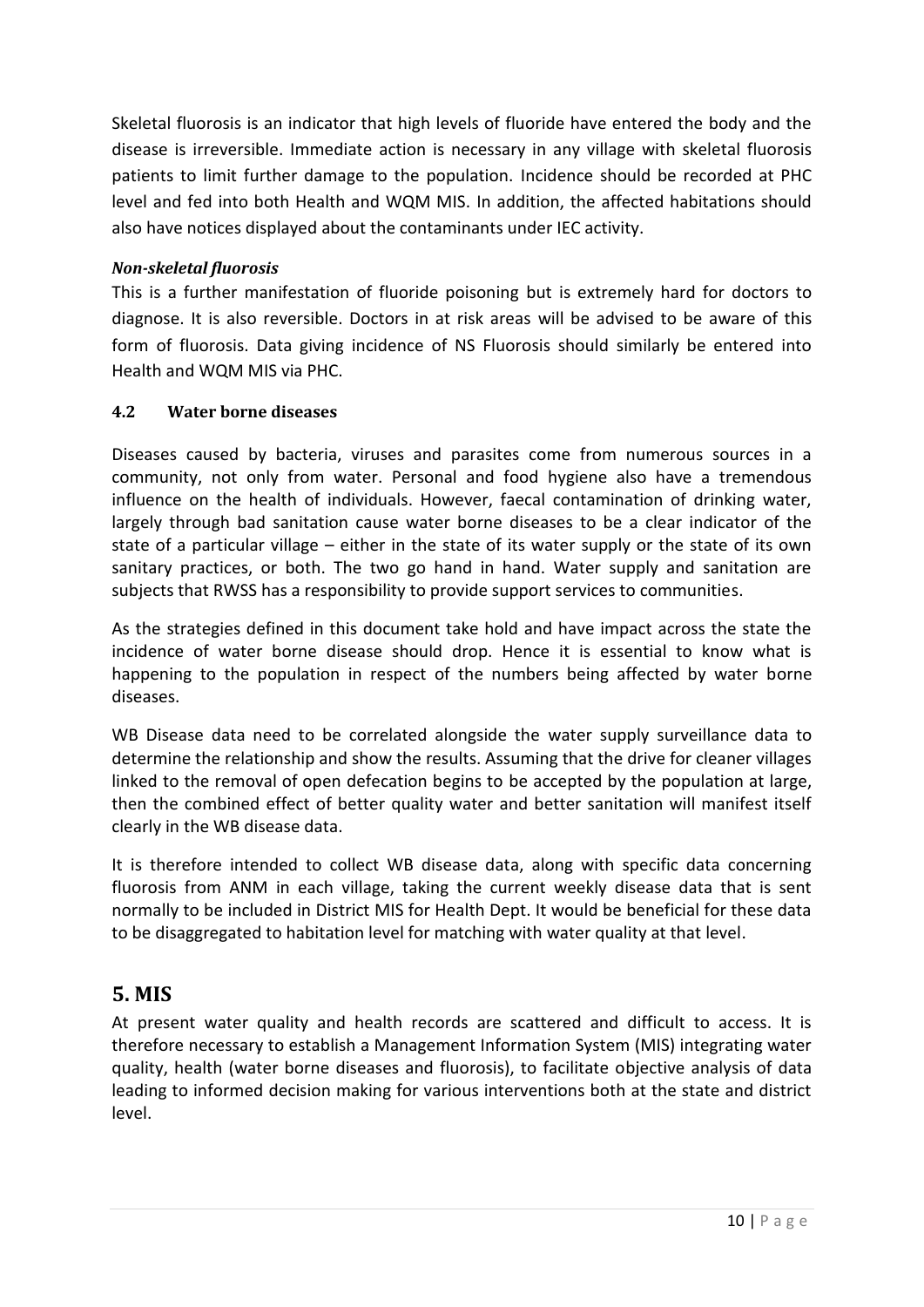The software system should be articulated with the Census 2011 administrative architecture, as this would offer an effective interface with data on population, socioeconomic status etc.

Availability of reliable public source inventory is indispensable to build the initial architecture of the system. The data will include (location, type of source, number of users, depth of well, water table level, yield, year of construction etc). This inventory should provide each source with a unique ID code and provide the GPS coordinate of each source, so that an interface could eventually be built with other digitalized maps through GIS.

100 % water quality survey data should be provided in the first year in a compatible format that can be automatically uploaded in the computerized MIS – this will form the reference baseline, whereas dynamic updates will be made available through the internal routine monitoring process and changes entered in the database periodically.

It is desirable that the MIS software has an interactive interface with census maps. This will make it a very useful planning tool, as it will provide demographic and socio-economic data along with water quality and health data for a village on the click of a mouse. The currently available software should be studied to investigate if they can be used with or without modification for the proposed MIS. The software should be capable of merging data from various districts and provide analysis by attributes and generate reports and letters.

## <span id="page-10-0"></span>**6. IEC Campaign**

An effective and penetrating IEC campaign will be essential support to the scale-up of a state WQM Strategy and will use the following communication vehicles:

- Person to person contact (e.g. SEM/AWW/ASHA/ANM interacting with community members at HH level); in addition, the services of the cluster coordinator and the block coordinator may also be utilized from the BRC.
- Village meetings, Group discussions, Dramas, etc.
- Wall paintings, display boards near PHCs, RHs and district hospitals, District and Divisional HQ.
- Use of electronic and print media (radio, TV and newspaper) to convey relevant messages.
- Involvement of teachers to educate children in environmental aspects, Inclusion as part of school curriculum.
- Involvement of elected representatives, religious and community leaders to propagate messages on health and hygiene practices, water quality, health effects and preventive measures.

IEC materials will need to be focused at GP and HH level and be in Odiya language. The IEC campaign should be launched throughout the state.

## <span id="page-10-1"></span>**7. Research and Development**

Research and development is also an important component of a rural DWQM system. This will include assessment of potential consumer friendly technologies (affordable and easy to